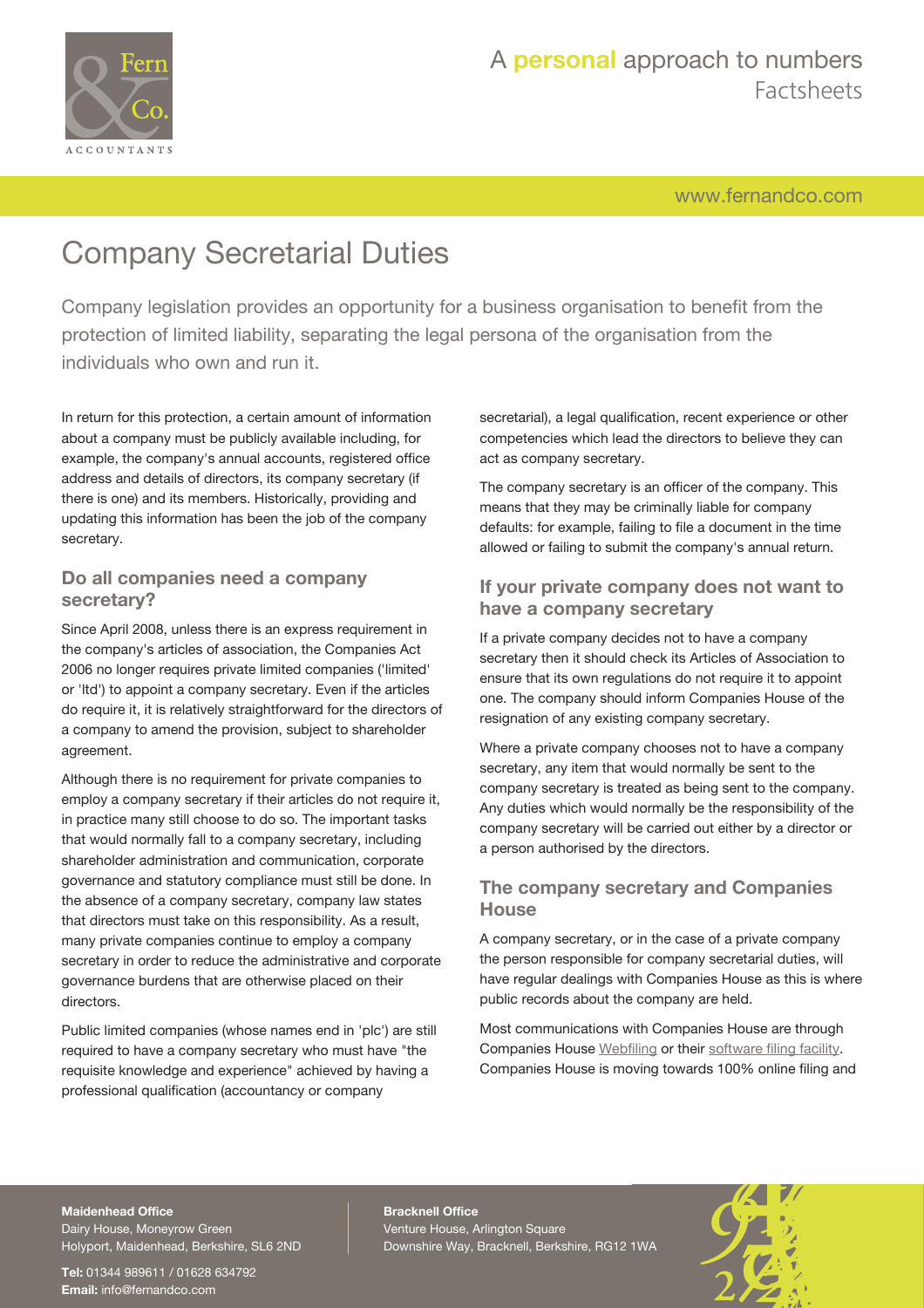

## [www.fernandco.com](http://www.fernandco.com)

on the area of the website where forms are available to download and print, there are prominent flags for areas that could instead be completed electronically.

### **Company secretarial duties**

The duties of the person responsible for company secretarial matters are not defined specifically within company law but may be divided generally into three main areas:

- maintaining statutory registers (keeping the company's records up-to-date)
- completing and filing statutory forms (keeping the public record up-to-date)
- meetings and resolutions (making sure the company abides by both its internal regulations and the law).

#### **Maintaining statutory registers**

All companies must maintain up-to-date registers of key details. These include:

- a register of members
- a register of directors
- a register of charges
- a register of People with Significant Control (PSC register)\*.

The details in these registers include, for example, names, addresses, dates of appointment and resignation (for directors), and for members, the number and type of shares held. This is not an exhaustive list.

Responsibility for maintenance of the company's statutory books and records is a duty that normally falls to the company secretary. It can be a time-consuming task that is often overlooked, but failure to keep the registers up-to-date can incur a penalty of up to £5,000.

The registers must be made available for inspection by the general public at the company's registered office or at a single alternative inspection location (SAIL) which must also be recorded at Companies House.

A company may choose to keep its directors' residential addresses private and to record a service address for them. If so it will need to keep an additional register showing the directors' residential addresses, which is not open to inspection by the general public.

\* A person with significant control is an individual who ultimately owns or controls more than 25% of a company's shares or voting rights or who otherwise exercises control over a company or its management.

#### **Maintaining statutory information at Companies House**

Alternatively, a private company may also choose (elect) to keep some of the statutory registers on the public register at Companies House rather than at its registered office or SAIL. This will include its registers of directors, directors' usual residential addresses, secretaries, members and People with Significant Control. While this election is in force, the company does not need to keep its own separate statutory registers updated.

The general public can access company information through Companies House instead of visiting the registered office whilst this election is in force. This will include some information, such as members' addresses or directors' full dates of birth, which is not generally available on the public record for private companies.

#### **Completing and filing statutory forms**

The company must ensure that their record at Companies House is always up-to-date and contains current details of various statutory matters.

Many of the more common types of information can be submitted online by first registering at

[www.companieshouse.gov.uk](http://www.companieshouse.gov.uk/). Alternatively, Companies House currently has a series of over 100 statutory forms to allow paper filing.

The company secretarial duties would extend to ensuring that, for example:

#### **Maidenhead Office**

Dairy House, Moneyrow Green Holyport, Maidenhead, Berkshire, SL6 2ND

**Tel:** 01344 989611 / 01628 634792 **Email:** [info@fernandco.com](mailto:info@fernandco.com)

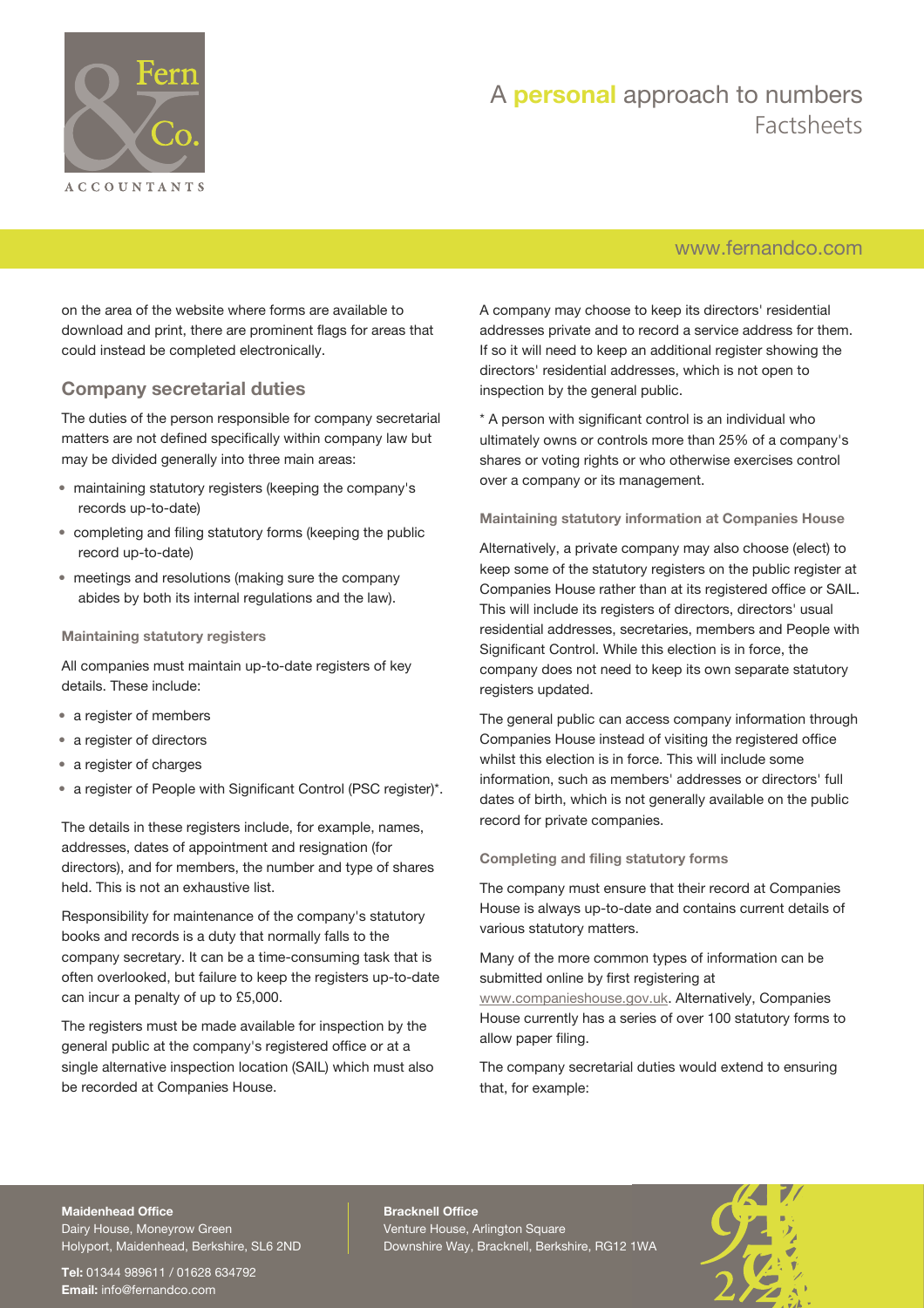

## [www.fernandco.com](http://www.fernandco.com)

- The company's annual accounts are filed on time at Companies House. For a private limited company, under normal circumstances, this must be within 9 months of the end of the accounting year. A fine will be levied if the accounts are late.
- Once each year, Companies House will send each company a reminder to file their **'confirmation statement'**, which replaces the old Annual Return, and can be filed online or by downloading and completing on paper (for a higher fee). The company must 'check and confirm' that the information held at a given due date is accurate. The statement must be filed within 14 days of the end of the 'review period' and the due date will be specified on the reminder; if it is returned late or not returned at all, the company, director(s) and secretary (if appointed) may be prosecuted. This confirmation statement replaced the annual return from June 2016 and companies are permitted to file them more often than annually if they wish, though they would still only pay a fee annually (rather than every time they file)
- All changes to the way the company is organised need to be notified to Companies House within a specified period of between 14 and 28 days, depending on the change. The annual confirmation statement cannot be used to change this information and a separate form should be used. The most common forms include:
	- changes in directors, secretaries and their particulars
	- a change of accounting reference date
	- a change of registered office
	- allotments of shares.
- If a company does not complete its confirmation statement, the Registrar might assume that the company is no longer carrying on business and take steps to strike it from the register.
- An updated version of the company's Articles of Association is filed whenever a change is made.
- The rules relating to the PSC register have already changed since this register was introduced. Initially, companies could update the public version of their PSC

register annually as part of their confirmation statement, but now each change has to be updated on the register within 14 days and notified to Companies House within a further 14 days.

#### **COVID-19**

Due to COVID-19 Companies House have confirmed that businesses with an accounts filing deadline between 27 June 2020 and 5 April 2021 received an automatic extension allowing them an additional three months to file their accounts as they deal with the impact of COVID-19. Those companies which have already extended their filing deadline, or shortened their accounting reference period are unlikely to be eligible for this extension.

#### [www.gov.uk/guidance/apply-for-more-time-to-file-your](https://www.gov.uk/guidance/apply-for-more-time-to-file-your-companys-accounts)[companys-accounts](https://www.gov.uk/guidance/apply-for-more-time-to-file-your-companys-accounts)

A temporary extension is also in place relating to filing confirmation statements so companies will have 42 days rather than 14 days after the end of the review period, for review periods ending on or before 5 April 2021.

#### **Charges**

When a company gives security for a loan, either the lender or borrower should notify Companies House within 21 days by filling in the appropriate form and paying the statutory charge. Without timely registration the charge will be void that is, the loan will still be repayable but the security given will not be valid. This does not apply to property acquired which is subject to a charge.

Good company secretarial practices ensure that any charges created are registered and that the company's credit profile is protected by removing the charge from the register as soon as the loan is repaid.

#### **Maidenhead Office**

Dairy House, Moneyrow Green Holyport, Maidenhead, Berkshire, SL6 2ND

**Tel:** 01344 989611 / 01628 634792 **Email:** [info@fernandco.com](mailto:info@fernandco.com)

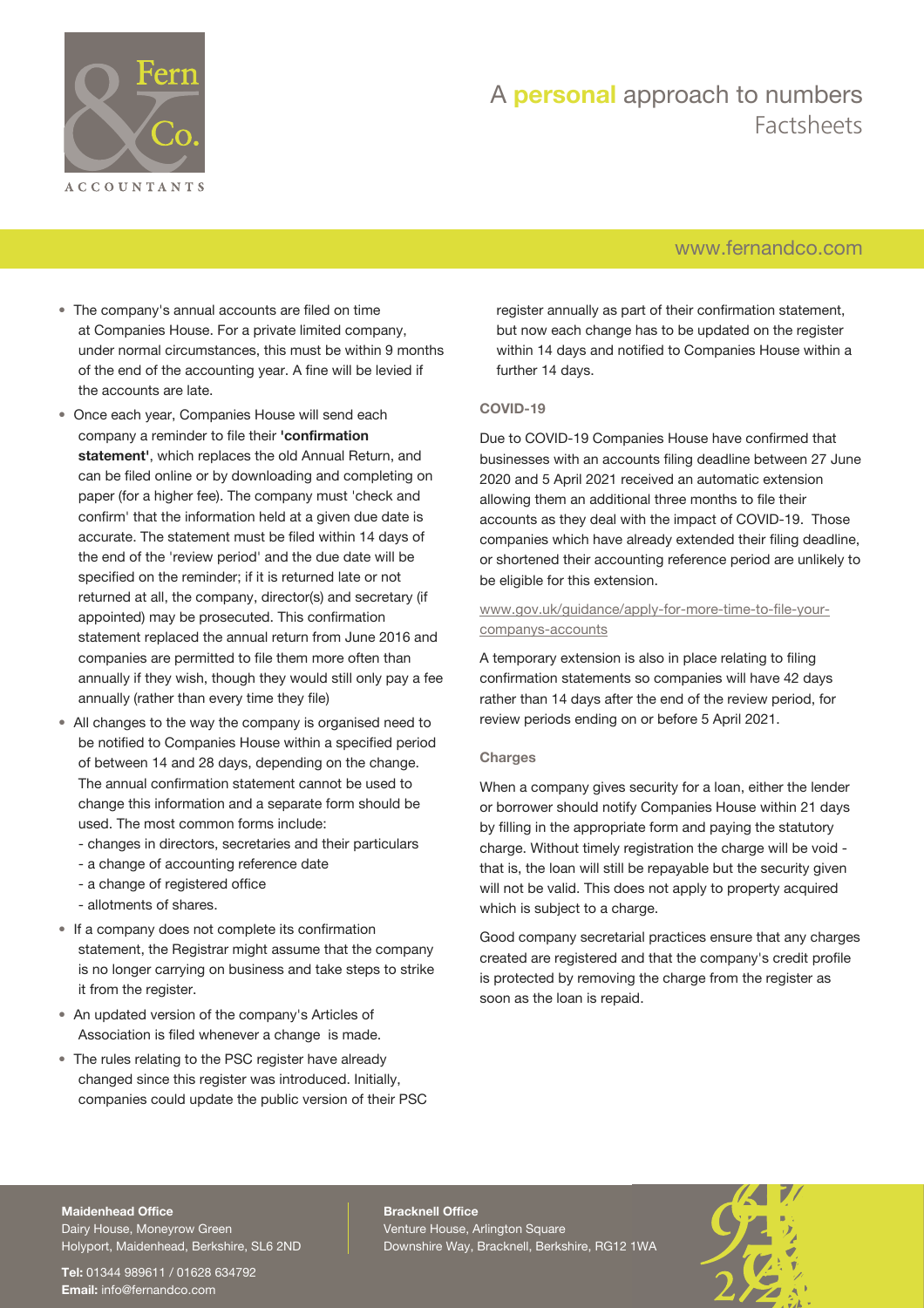

## [www.fernandco.com](http://www.fernandco.com)

**Meetings and resolutions**

Company law sets out procedures for conducting certain aspects of company business through formal meetings where resolutions will be passed. When resolutions are passed, the company is bound by them (a resolution is an agreement or a decision taken by the members).

Here the company secretarial role would be to ensure that proper notice of meetings is given to those who are entitled to attend, to minute the proceedings and to ensure that copies of resolutions which affect the way the company is run are sent to Companies House within the relevant time frame.

#### **Notice of company meetings**

Members and auditors are entitled to notice of company meetings. For a private limited company, a general meeting notice of at least 14 days is needed. Notice can be in writing, by email or by means of a website (if certain conditions are met). However, a private company is no longer required to hold an Annual General Meeting (AGM), unless the company's Articles of Association make express provisions for holding AGMs.

If an existing company with an existing express provision for an AGM wishes to abolish this requirement, it will need to change its Articles by special resolution.

#### **Resolutions**

There are two types of resolution that may be passed: ordinary resolutions (passed by a simple majority of the members) and special resolutions (passed by a 75% majority of the members). In general, resolutions will be voted on by any members present at a meeting.

Private companies can take most decisions by written resolution. Such a resolution does not require a hard copy and can be passed by email. These resolutions, however, need to be passed by a majority of all members of the company, not just by those who return the voting form!

It is important that companies retain copies of all important decisions taken in the management of the company where they are taken at a meeting or by written resolution. Where these decisions change the way a company is run, a copy needs to be filed at Companies House.

## **Keeping your public record safe**

Companies House has recently reported increasing levels of fraudulent filing of information. A favourite ploy is to change the company's registered office by submitting the appropriate form to Companies House. Once this has been accepted, the fraudsters can change directors or file false accounts without the company having any idea that they have been hijacked! They can then buy goods or obtain credit based on this false information.

Companies House is keen for companies to file their information online. This can be a very secure method, particularly if the company signs up for the enhanced security arrangements offered by their PROOF (protected online filing) system, which prevents the paper filing of certain forms.

### **Changes to come**

Those responsible for company secretarial affairs will be watching with keen interest as the government consults on potential changes to some aspects of how Companies House works, including possible changes to filing deadlines and new processes for validating filed information before it is placed on the public record.

#### **Maidenhead Office** Dairy House, Moneyrow Green Holyport, Maidenhead, Berkshire, SL6 2ND

**Tel:** 01344 989611 / 01628 634792 **Email:** [info@fernandco.com](mailto:info@fernandco.com)